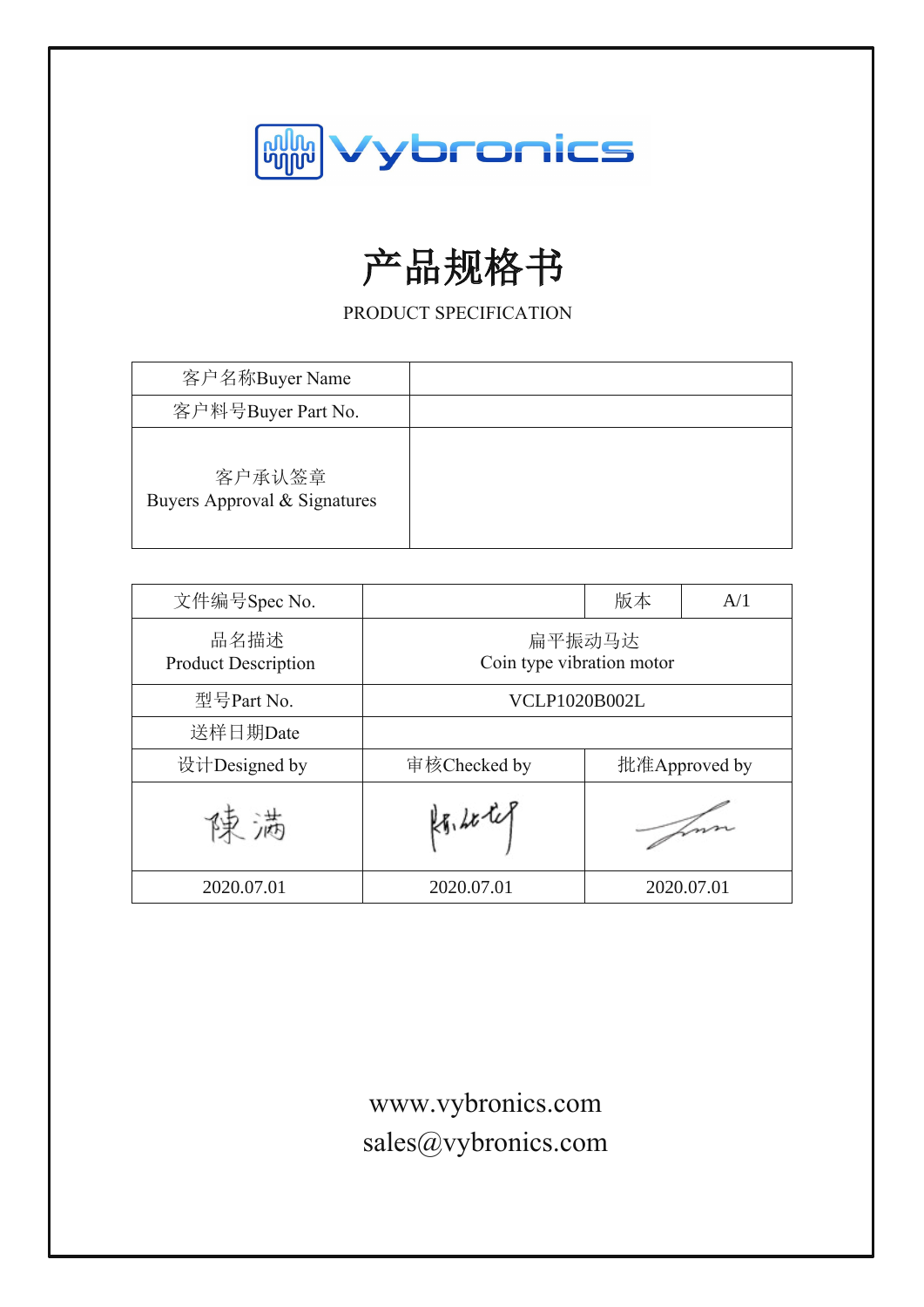| bronics                                                                                            | PRODUCT SPECIFICATION<br>产品规格书       | <b>VCLP1020B002L</b><br>NO: 1/13 |  |  |
|----------------------------------------------------------------------------------------------------|--------------------------------------|----------------------------------|--|--|
|                                                                                                    |                                      |                                  |  |  |
| 规格书内容/CONTENTS                                                                                     | 内容/CONTENTS                          | 1/13                             |  |  |
| 更改记录/Records of Revision                                                                           |                                      | 2/13                             |  |  |
| 1. 适用范围/Scope of application                                                                       |                                      | 3/13                             |  |  |
|                                                                                                    | 2. 使用条件/Standard operating condition | 3/13                             |  |  |
| 3. 测试条件/Testing condition                                                                          |                                      | 4/13                             |  |  |
| 4. 电气特性/Electrical characteristics                                                                 |                                      | 4/13                             |  |  |
| 5. 机械特性/Mechanical characteristics                                                                 | 5/13                                 |                                  |  |  |
| 6. 环境试验/Environmental test                                                                         | $6/13^{\circ}7/13$                   |                                  |  |  |
| 7. 寿命试验/Life test                                                                                  | 8/13                                 |                                  |  |  |
| 8. 注意事项/Caution                                                                                    |                                      | 9/13                             |  |  |
| 9. 附/Attached<br>9-1马达特性图/characteristic graph of motor<br>9-2标准测量方式/state of standard measurement | 10/13                                |                                  |  |  |
|                                                                                                    | 10. 外形图/Outside view                 |                                  |  |  |
|                                                                                                    | 11. 结构图及物料清单/Structure drawing & BOM |                                  |  |  |
| 12. 包装/Packaging                                                                                   |                                      | 13/13                            |  |  |
|                                                                                                    |                                      |                                  |  |  |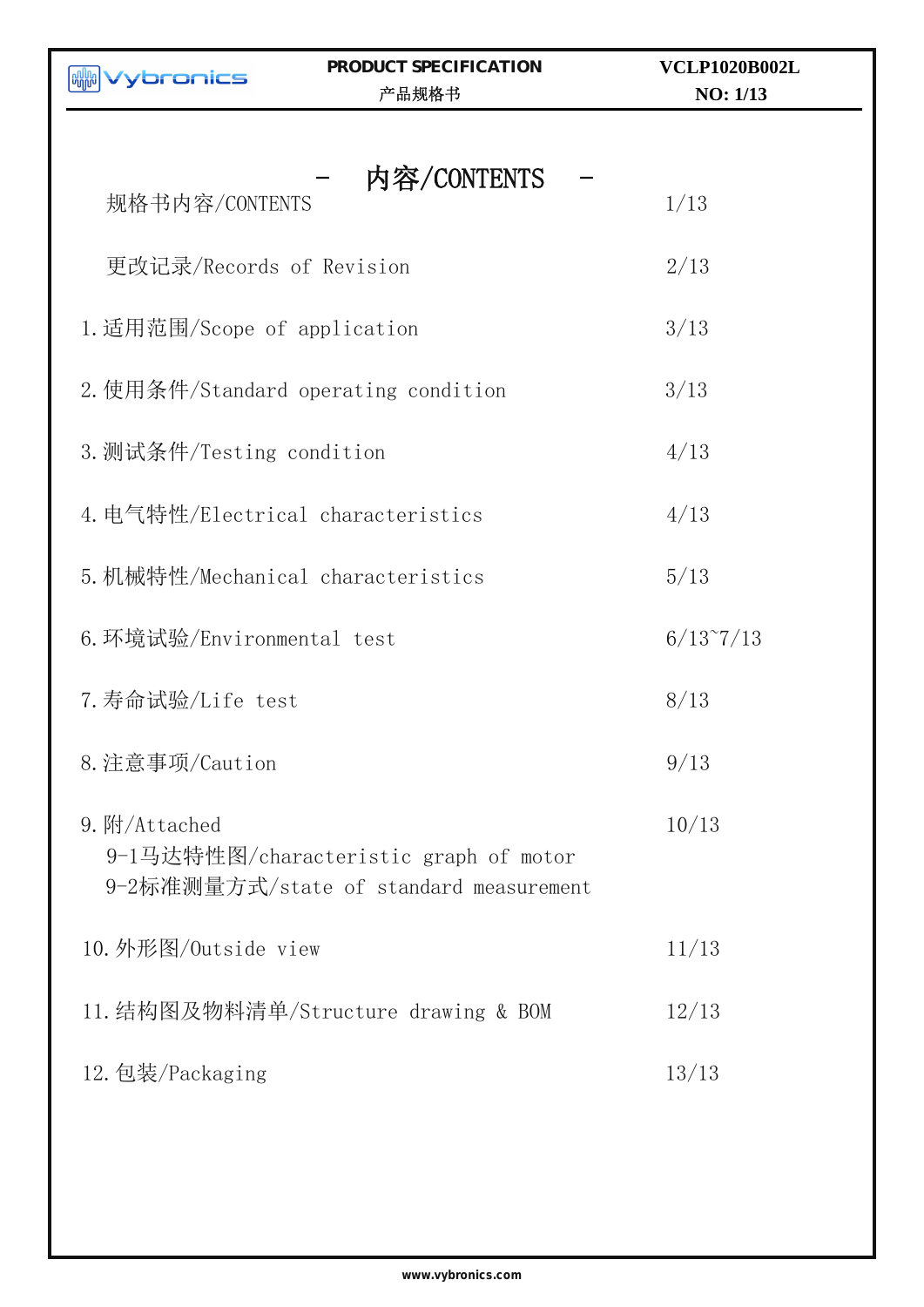# **MM**<br>Vybronics

#### **PRODUCT SPECIFICATION**  产品规格书

# **NO: 2/13 VCLP1020B002L**

更改记录/ Records of Revision

| 修改号<br>Rev. No. | 日期<br>Rev. Date | 页码<br>Page No. | 修改项目<br>Revised Item                                                                                                 | 更改原因<br>Reason |
|-----------------|-----------------|----------------|----------------------------------------------------------------------------------------------------------------------|----------------|
| A/O             | 2019.04.29      | $\bigg)$       | 产品颁布/Release for Production                                                                                          |                |
| A/1             | 2020.07.01      |                | changed company name from<br>JINLONG MACHINERY to<br>VYBRONICS, changed part # from<br>CLP1020B002L to VCLP1020B002L | Rebranding     |
|                 |                 |                |                                                                                                                      |                |
|                 |                 |                |                                                                                                                      |                |
|                 |                 |                |                                                                                                                      |                |
|                 |                 |                |                                                                                                                      |                |
|                 |                 |                |                                                                                                                      |                |
|                 |                 |                |                                                                                                                      |                |
|                 |                 |                |                                                                                                                      |                |
|                 |                 |                |                                                                                                                      |                |
|                 |                 |                |                                                                                                                      |                |
|                 |                 |                |                                                                                                                      |                |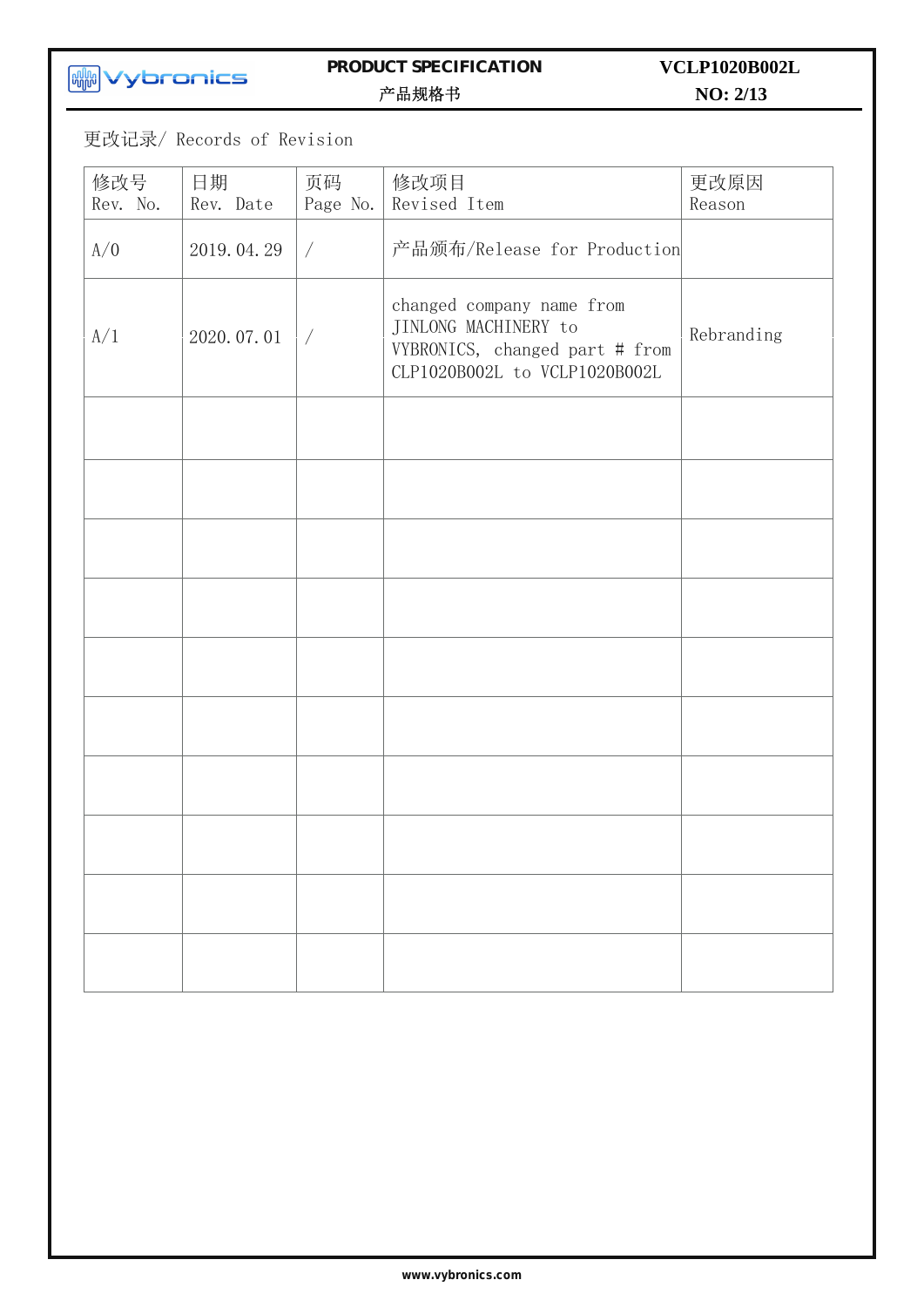

| $2 - 1$           | 额定电压<br>Rated voltage       | <b>DC3.0V</b>                           |  |
|-------------------|-----------------------------|-----------------------------------------|--|
| 使用电压范围<br>$2 - 2$ |                             | DC $2.5 - 3.5V$                         |  |
|                   | Operating voltage range     |                                         |  |
| $2 - 3$           | 旋转方向                        | CW / CCW                                |  |
|                   | Rotating direction          |                                         |  |
| $2 - 4$           | 使用温度范围                      | $-30^{\circ}$ C $\sim$ +70 $^{\circ}$ C |  |
|                   | Operating temperature range |                                         |  |
| $2 - 5$           | 保存环境范围                      | $-40^{\circ}$ C $\sim$ +80 $^{\circ}$ C |  |
|                   | Storage temperature range   |                                         |  |
|                   |                             |                                         |  |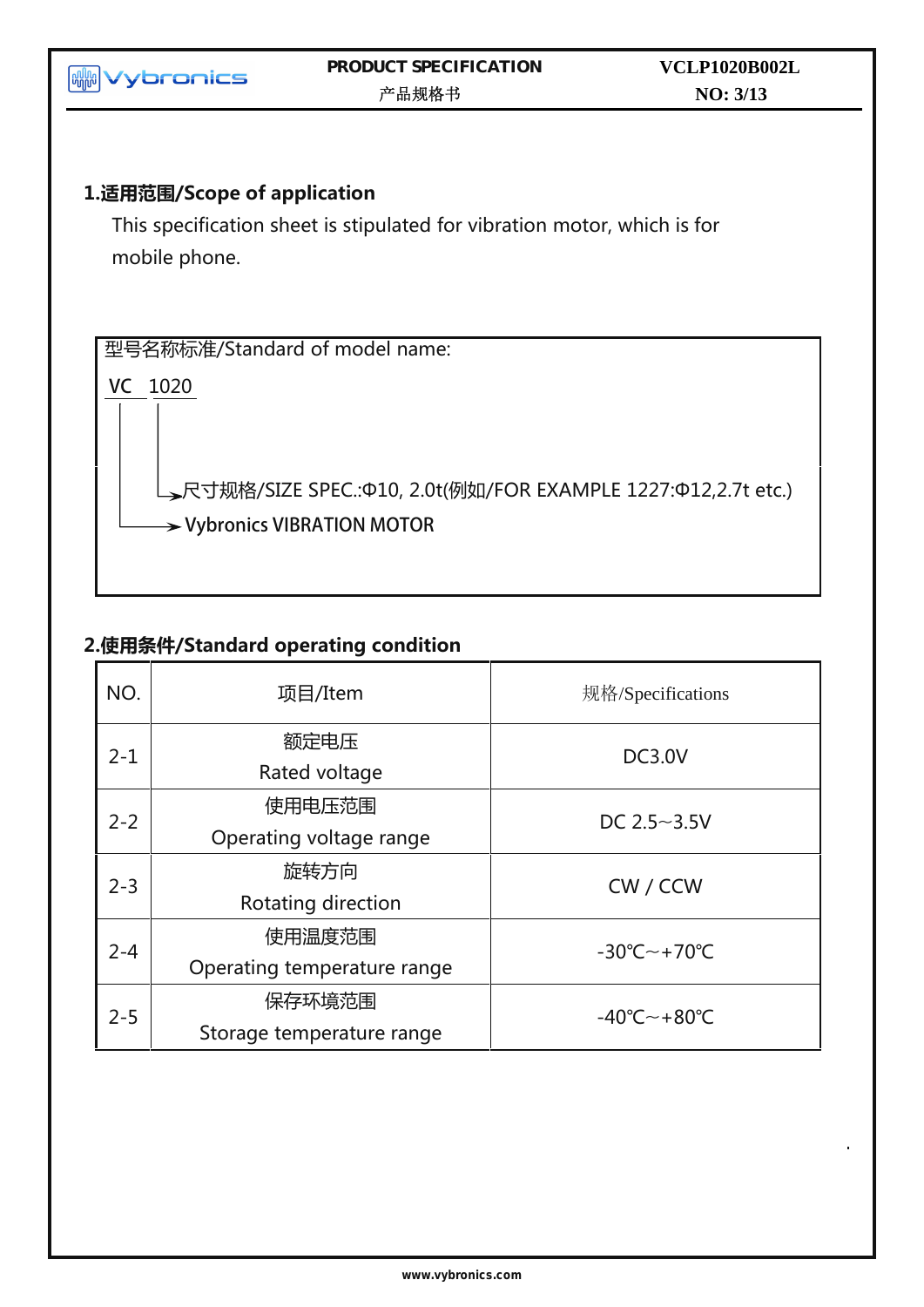

# **NO: 4/13 VCLP1020B002L**

# **3.测试条件/Testing condition**

| NO.     | 项目/Item                            |             |     |                                                   | 规格/Specifications                                                                                    |
|---------|------------------------------------|-------------|-----|---------------------------------------------------|------------------------------------------------------------------------------------------------------|
| $3 - 1$ | 温度<br>Temperature                  |             |     |                                                   | $25^{\circ}$ C $\pm$ 3                                                                               |
| $3 - 2$ | 湿度<br>Humidity                     |             |     |                                                   | $45\% \sim 85\%$ RH                                                                                  |
|         | 电源电压                               |             |     |                                                   | 直流电源或电池 3.0V                                                                                         |
| $3 - 3$ | Power supply, voltage source       |             |     |                                                   | DC power supply or battery 3.0V                                                                      |
| $3 - 4$ | 马达安放状态                             |             |     |                                                   | 标准测量方式                                                                                               |
|         | Posture of motor                   |             |     |                                                   | State of standard measurement                                                                        |
|         | 4.电气特性/Electrical characteristic   |             |     |                                                   |                                                                                                      |
| NO.     | 项目/Item                            | 单位<br>/Unit |     | 规格/SPEC.                                          | 条件/Condition                                                                                         |
| $4 - 1$ | 额定转速<br>Rated speed                | rpm         |     | 8000±2500                                         | 额定电压:DC 3.0V<br>Rated voltage:DC 3.0V                                                                |
| $4 - 2$ | 额定电流<br>Rated current              | mA          |     | 30Max                                             | 额定电压:DC 3.0V<br>Rated voltage: DC 3.0V                                                               |
| $4 - 3$ | 启动电压<br><b>Starting voltage</b>    | V           |     | $2.3$ Max                                         | DC2.3V电压下, 开/关为1个循<br>环,共3个循环<br>On/off-1cycle, total 3cycles<br>under DC2.3V                        |
| $4 - 4$ | 端子阻抗<br><b>Terminal resistance</b> | Ω           |     | 单相<br>1phase:80±<br>20%<br>双相<br>2phase: $150\pm$ | 正极和负极之间<br>Between positive and<br>negative                                                          |
|         |                                    |             | 20% |                                                   |                                                                                                      |
| $4 - 5$ | 启动电流<br><b>Starting current</b>    | mA          |     | 80Max                                             | 启动电压:DC 2.3Max<br>Starting voltage: DC 2.3Max                                                        |
| $4 - 6$ | 绝缘电阻<br>Insulationresistance       | ΜΩ          |     | 10Min                                             | 测量机壳和引线之间。<br>测试电压直流100V。<br>Measuring between case<br>and lead wire. Test voltage<br><b>DC 100V</b> |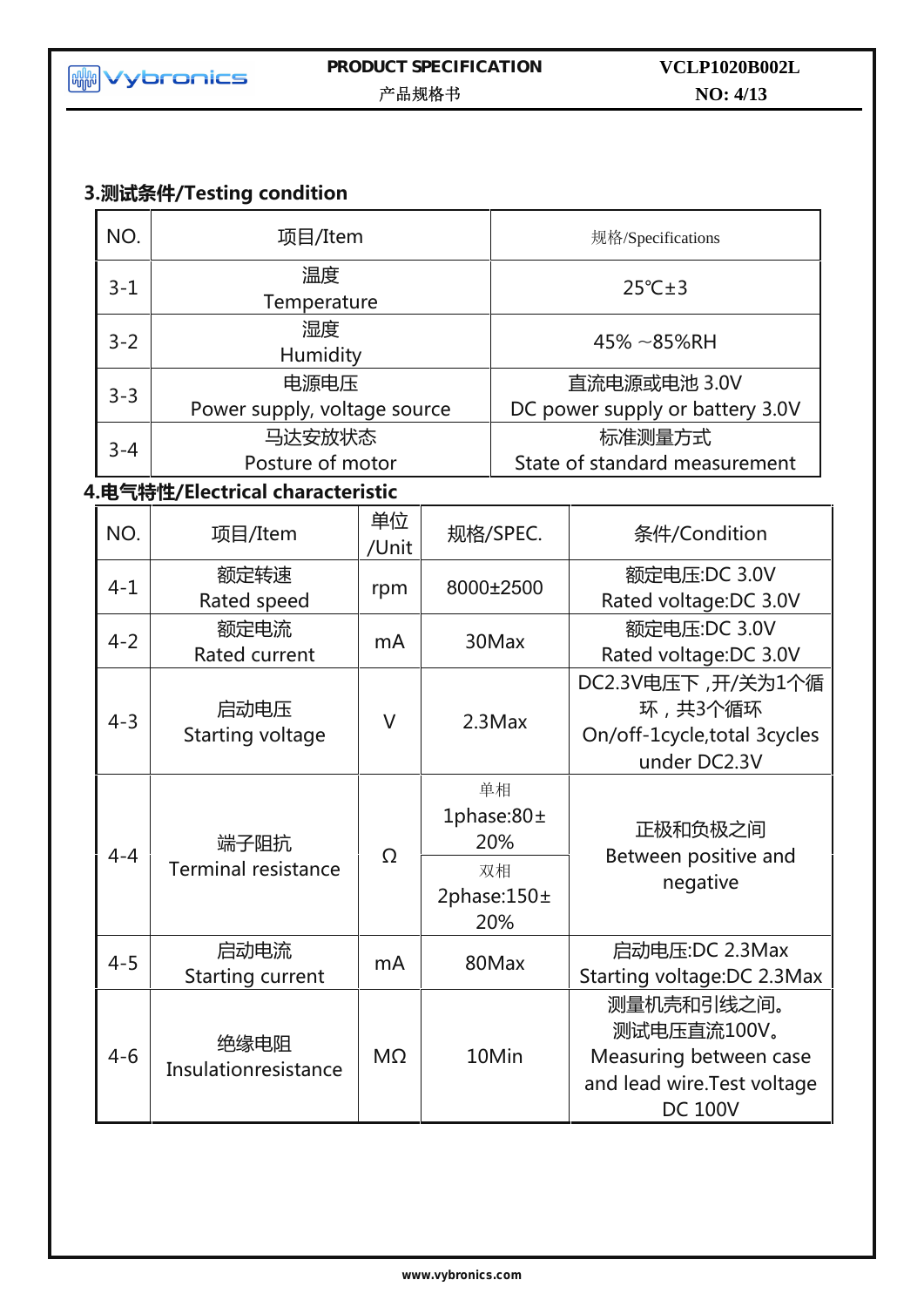

# **5.机械特性/Mechanical characteristics**

| <b>NO</b> | 项目/Item                                      | 单位<br>/Unit | 规格<br>/SPEC.       | 条件/Condition                                                                                                                                                                                                                                                                 |
|-----------|----------------------------------------------|-------------|--------------------|------------------------------------------------------------------------------------------------------------------------------------------------------------------------------------------------------------------------------------------------------------------------------|
| $5 - 1$   | 振动量<br>Vibration<br>Strength                 | G           | 0.75 MIN           | 振动马达<br>测试夹具(100g)<br>Vibration<br>motor<br>Testing Jig(100g)<br>加速度传感器<br>振动测试仪<br><b>Acceleration sensor</b><br>Vibration meter<br>马达: 被固定/Motor: be fixed.<br>额定电压:DC 3.0V/Rated voltage: DC 3.0V.                                                                        |
| $5 - 2$   | 机械噪音<br>Mechanical<br><b>Noise</b>           | dB          | <b>50 MAX</b>      | 拾音器 microphone<br>振动马达<br>100<br>Vibration<br>测试夹具(75g)<br>Testing Jig (75g)<br>马达: 被固定/Motor: be fixed<br>额定电压:DC 3.0V/Rated voltage: DC 3.0 V<br>背景噪音: 25dB MAX.<br>Back ground noise: 25dB MAX.<br>拾音器沿轴向正对电机平面<br>Microphone faces the plane of motor<br>along the shaft |
| $5 - 3$   | 底盖偏转强<br>度 Bracket<br>Deflection<br>Strength | gf          | 1000<br><b>MIN</b> | 通过推拉计进行破坏测试<br>Demolition test by push-pull gauge.                                                                                                                                                                                                                           |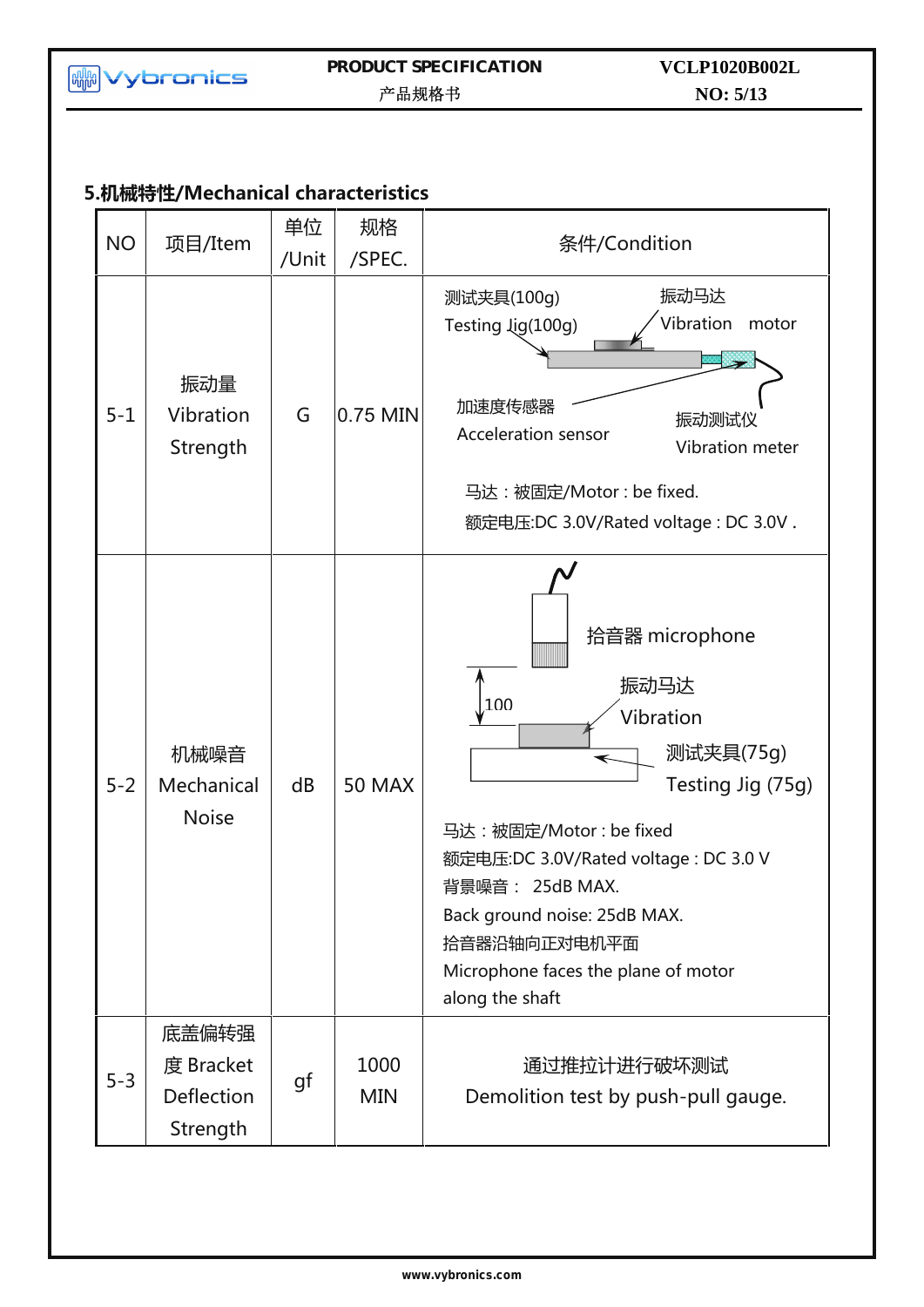

# **6.环境试验/Environmental test**

| <b>NO</b> | 项目/Item                       | 条件/Condition                                                                                                                                                                                                                                                                                                                                                                                 |  |  |
|-----------|-------------------------------|----------------------------------------------------------------------------------------------------------------------------------------------------------------------------------------------------------------------------------------------------------------------------------------------------------------------------------------------------------------------------------------------|--|--|
|           | 低温贮存试验                        | 在-40℃的环境下放置96小时,然后在常温常湿下恢复2小时后                                                                                                                                                                                                                                                                                                                                                               |  |  |
| $6 - 1$   | Low                           | 测试。                                                                                                                                                                                                                                                                                                                                                                                          |  |  |
|           | temperature                   | Exposed at -40℃ for 96hours, then return to normal                                                                                                                                                                                                                                                                                                                                           |  |  |
|           | Storage test                  | temperature and humidity for 2 hours before test.                                                                                                                                                                                                                                                                                                                                            |  |  |
|           | 高温贮存试验                        | 在+80℃的环境下放置96小时 然后在常温常湿下恢复2小时后                                                                                                                                                                                                                                                                                                                                                               |  |  |
| $6 - 2$   | High                          | 测试。                                                                                                                                                                                                                                                                                                                                                                                          |  |  |
|           | temperature                   | Exposed at +80℃ for 96hours, then return to normal                                                                                                                                                                                                                                                                                                                                           |  |  |
|           | Storage test                  | temperature and humidity for 2 hours before test.                                                                                                                                                                                                                                                                                                                                            |  |  |
|           |                               | 在+40℃,90%RH的环境下放置96小时,然后在常温常湿下恢                                                                                                                                                                                                                                                                                                                                                              |  |  |
|           | 高湿贮存试验                        | 复2h后测试。                                                                                                                                                                                                                                                                                                                                                                                      |  |  |
| $6 - 3$   | High humidity                 | Exposed at +40℃ 90%RH for 96hours, then return to                                                                                                                                                                                                                                                                                                                                            |  |  |
|           | Storage test                  | normal temperature and humidity for 2 hours before                                                                                                                                                                                                                                                                                                                                           |  |  |
|           |                               | test.                                                                                                                                                                                                                                                                                                                                                                                        |  |  |
| $6 - 4$   | 温冲试验<br>Thermal shock<br>test | 马达按照以下试验条件放置 15 个周期 然后在常温常湿下放置<br>2 小时后测试。<br>Confirmed to operating of motor during 15 cycles as<br>following test condition, then return to normal<br>temperature and humidity for 2 hours before test.<br>试验条件/Test condition:<br>$\longrightarrow$ 1 cycle<br>$+85^{\circ}$ C<br>$-40^{\circ}$ C<br>1<br>2<br>3h<br>4<br>高低温转换时间: ≤5分钟<br>Transfer time between high temperature and low |  |  |
|           |                               | temperature: ≤5min                                                                                                                                                                                                                                                                                                                                                                           |  |  |
| $6 - 5$   | 跌落<br>Drop test               | 将马达固定在100g的塑料夹具上,从1.5米的高度跌落到水泥<br>地面上,六个面的每个面都跌落2次。<br>The motor that is attached to a 100g jig (plastic housing)<br>and drop it onto the concrete floor from 1.5m height.<br>Drop twice in each of the six planes.                                                                                                                                                                          |  |  |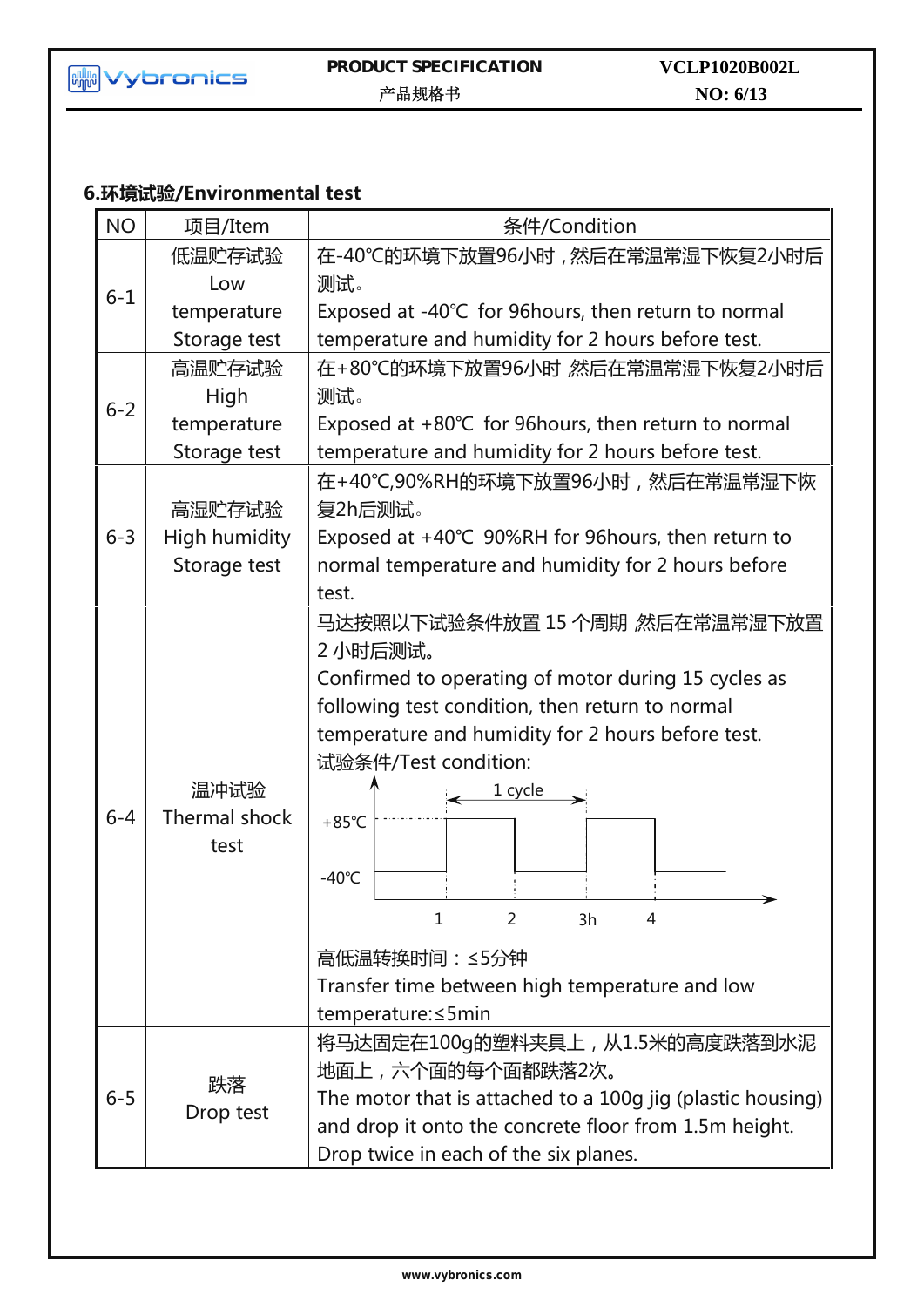**MM**<br>Vybronics

| $6-6$ | 振动试验<br><b>Vibration test</b> | 将马达固定在100g的塑料夹具上, 按以下要求进行试验:<br>1)振频范围:10-55Hz<br>2) 全振幅 1.5mm<br>3)振频变化10-55-10 约10分钟<br>4)振动方向:三个垂直方向<br>5)持续时间:每个方向10分钟 (共30分钟)<br>The motor that is attached to a 100g jig (plastic housing)<br>and test according following condition:<br>1) Vibration frequency range: $10 \sim 55$ Hz<br>2) Total amplitude: 1.5mm<br>3) Sweep ratio: $10 \sim 55 \sim 10$ Hz approximate 10 min<br>4) Direction of vibration: Three perpendicular directions |
|-------|-------------------------------|------------------------------------------------------------------------------------------------------------------------------------------------------------------------------------------------------------------------------------------------------------------------------------------------------------------------------------------------------------------------------------------------------------------------------------------------------|
|       |                               | 5) Duration: 10min (30min in total)                                                                                                                                                                                                                                                                                                                                                                                                                  |

▶ 判定标准/Judgment standard

ⓐ试验后,测试数据必须符合以下规格:

After test, measured data must be satisfied as following specifications;

- 启动电压: DC2.3V MAX.
- Starting voltage: DC2.3V MAX.
- 额定转速: 变化率在初始值的-30%~+50%以内。
- Rated speed: changing rate must be within -30%~+50% of initial value.
- 额定电流: 变化率在初始值的-30%~+50%以内。
- Rated current: changing rate must be within -30%~+50% of initial value.
- 端子阻抗: 变化率在初始值的±15%以内。
- Terminal resistance: changing rate must be within ±15% of initial value.

ⓑ外形结构无异常.

There should be no abnormalities in appearance and structure.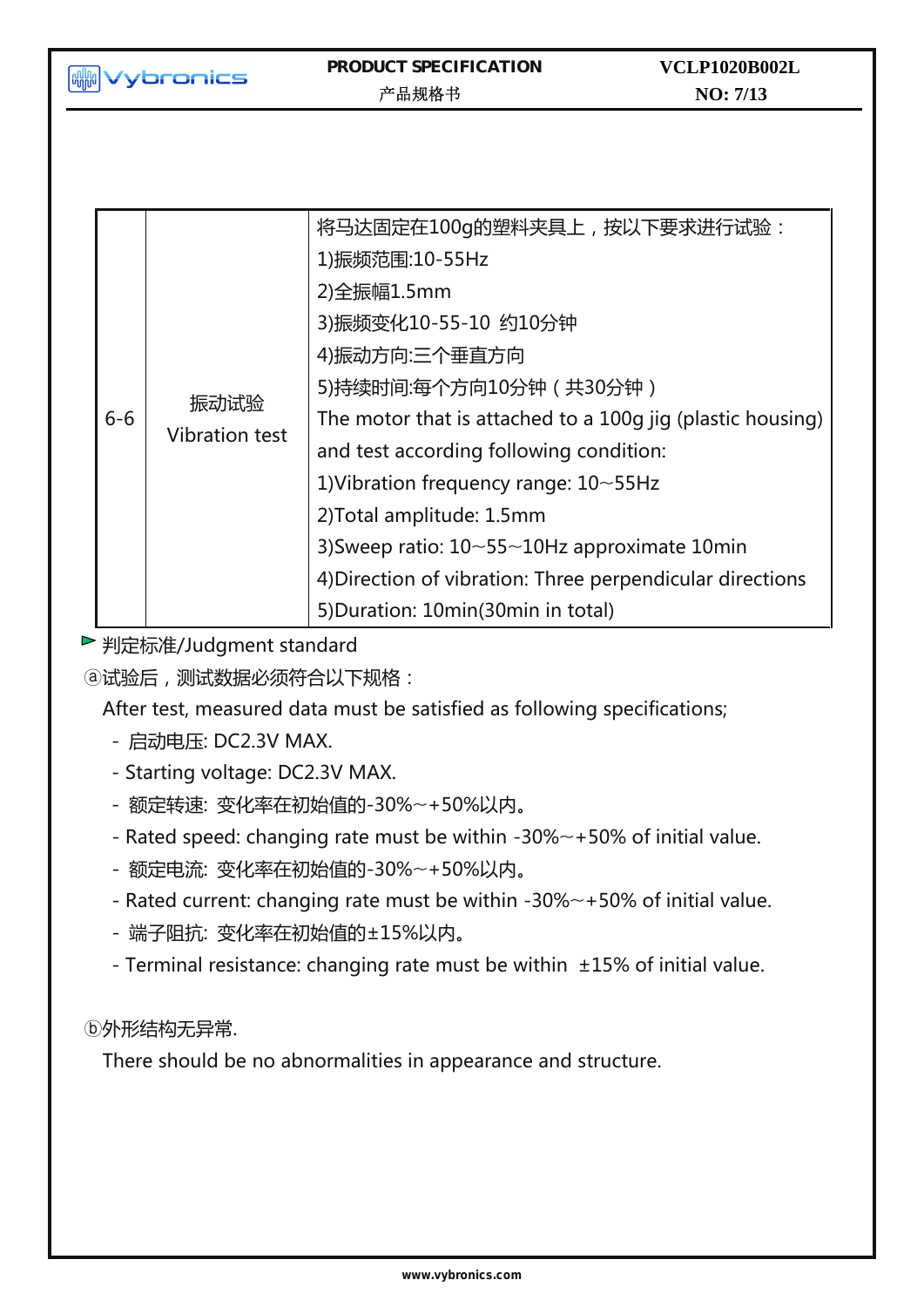

### **7.寿命试验/Life test**

试验条件/Test condition:

1 秒转,1 秒停为 1 个周期,共 10 万次。 ( DC3.0V, 常温常湿) 1 SEC ON, 1SEC OFF 1CYCLE , 100,000 CYCLES. ( DC3.0V, at normal temperature and humidity )

判定条件/Judgment standard:

试验后,测试数据必须符合以下规格:

After test, measured data must be satisfied as following specifications;

- 启动电压: DC2.3V MAX.
- Starting voltage: DC2.3V MAX.
- 额定转速: 变化率在初始值的-30%~+50%以内。
- Rated speed: changing rate must be within -30%~+50% of initial value.
- 额定电流: 变化率在初始值的-30%~+50%以内。
- Rated current: changing rate must be within -30%~+50%of initial value.

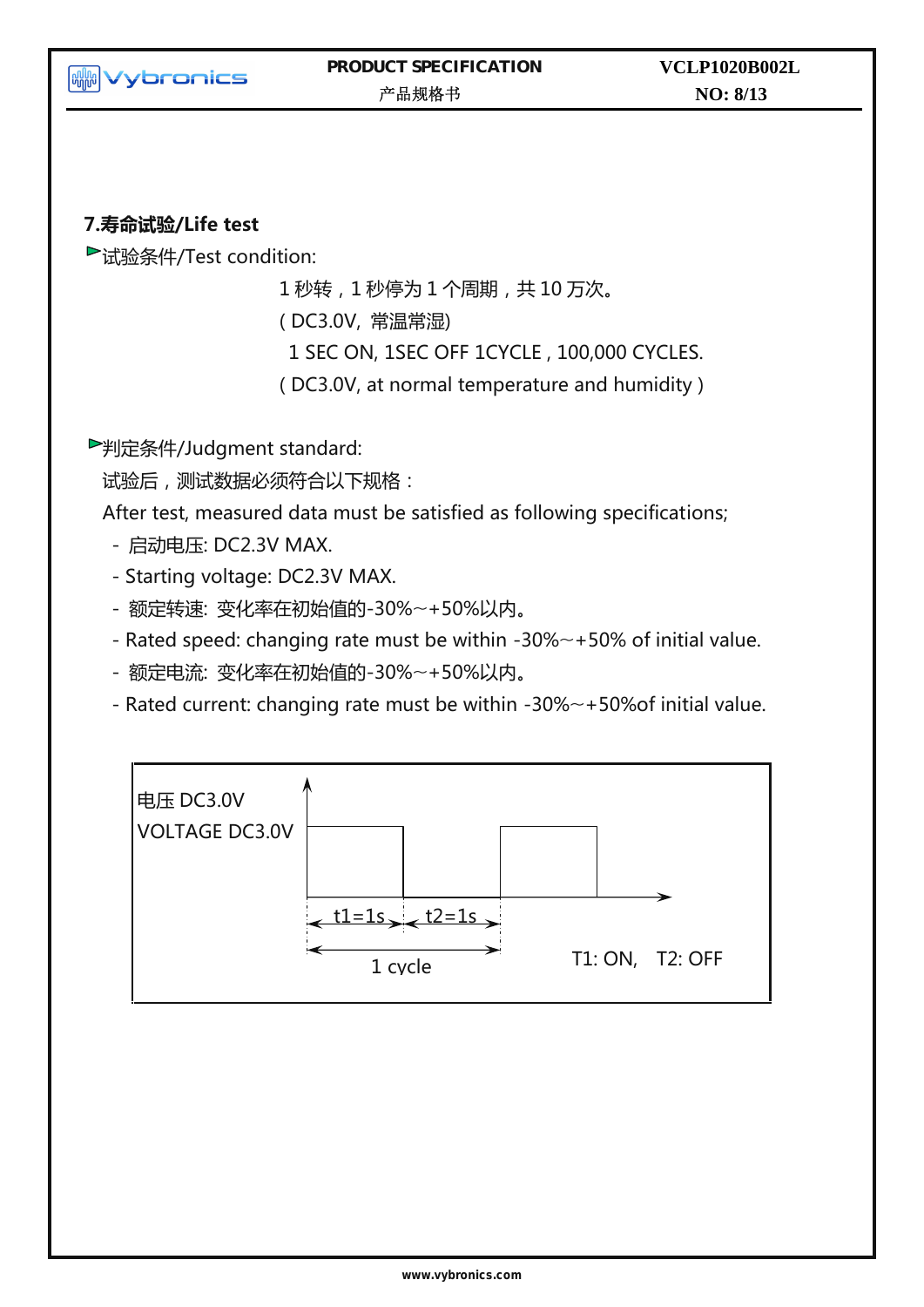

### **8.注意事项/CAUTION FOR USE**

(1)该马达是微型精密产品,在运输过程中不要承受超过0.5 kgf的力,否则会引起外形或 性能的变化.

As this motor is small and precise, do not press it over 0.5kgf force or while transportation, it can cause the transformation of performance or external appearance.

- (2) 请注意马达不要接触到液体性物质(比如:水,酒精等) please be careful, not to be contacted fluid substances (such as: water, alcohol etc.)
- (3) 不要在高温下长时间放置,否则有可能导致电机的性能下降。 Do not expose the motor to high temperature for a long periods of time, it may cause a decline in performance.
- (4) 马达不要在以下环境中使用:
	- 高温和高湿的场所
	- 腐蚀性气体如H2S、SO2、NO2等

Avoid using the motor in the following environment.

- High temperature and high humidity area.
- Corrosive gas such as  $H_2S$ ,  $SO_2$ ,  $NO_2$  etc.
- (5) 请不要在靠近磁铁或带有磁场的仪器旁边使用或存放马达。

Please do not operate or store the motor adjacent to magnet or apparatus That has a magnetic field.

(6)请注意底盖的表面存在漏磁通量。

Please be careful that there exists a leaking magnetic flux on the surface of bracket.

(7)电刷和换向器的相互作用,有可能产生轻微的电噪音。

Due to interaction between brush and commutator, there is a possibility to occur electrical noise slightly.

(8)因测试设备有误差,允许有±5%偏差。

Beacause there is error of the measurement equipment ,permit the standard of the rotational frepuency to  $±5%$ 

(9)马达通过ROHS认证

This motor pass the system of ROHS certification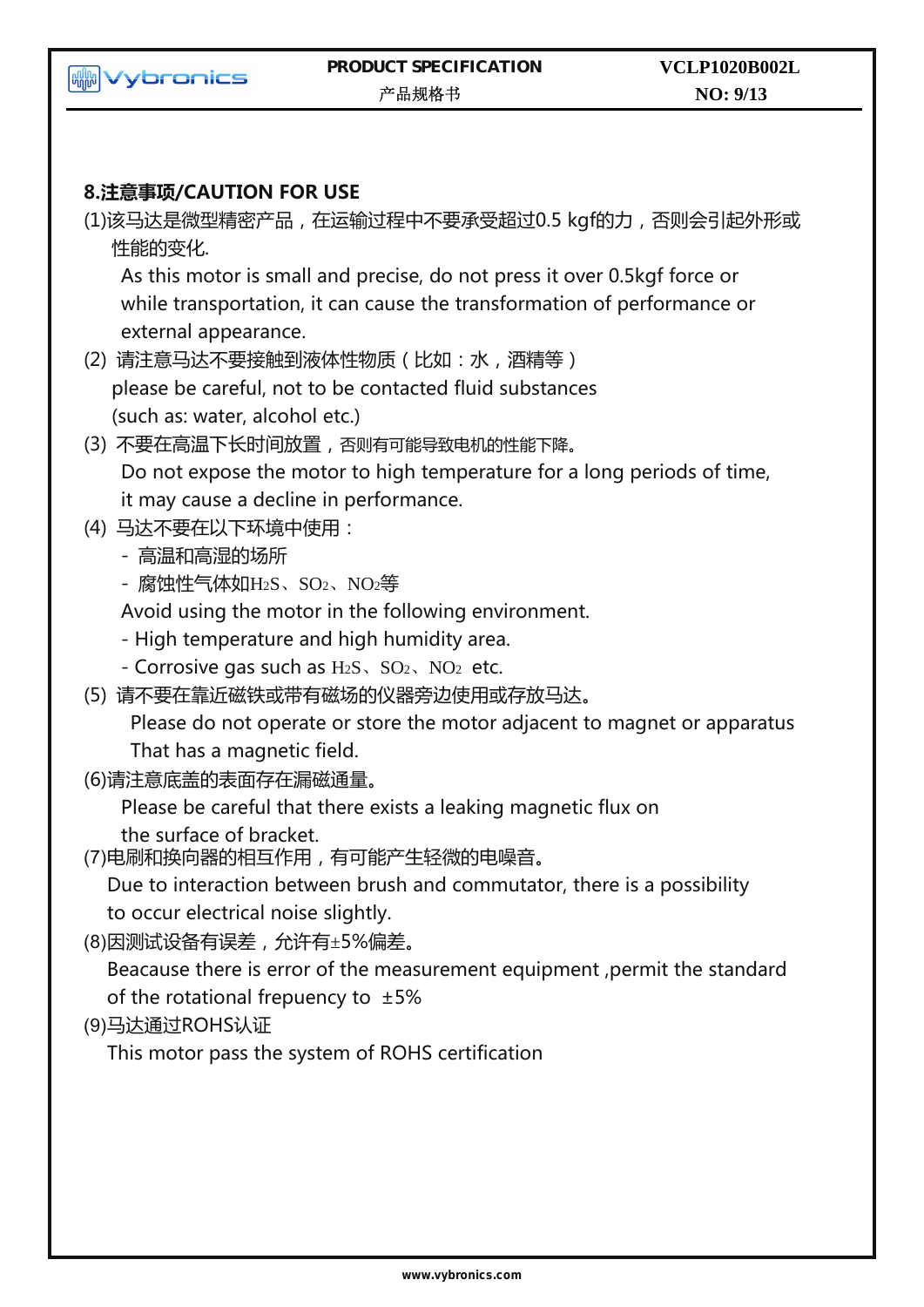

# **9. 附/Attached**

# **9-1马达特性图/characteristic graph of motor**



# **9-2标准测量方式/state of standard measurement**

测试项目:启动电压,额定电压下的电流,额定电压下的转速,绝缘电阻。 Measure item: staring voltage, current at rated voltage, speed at rated voltage, insulation resistance.



**Inspection jig**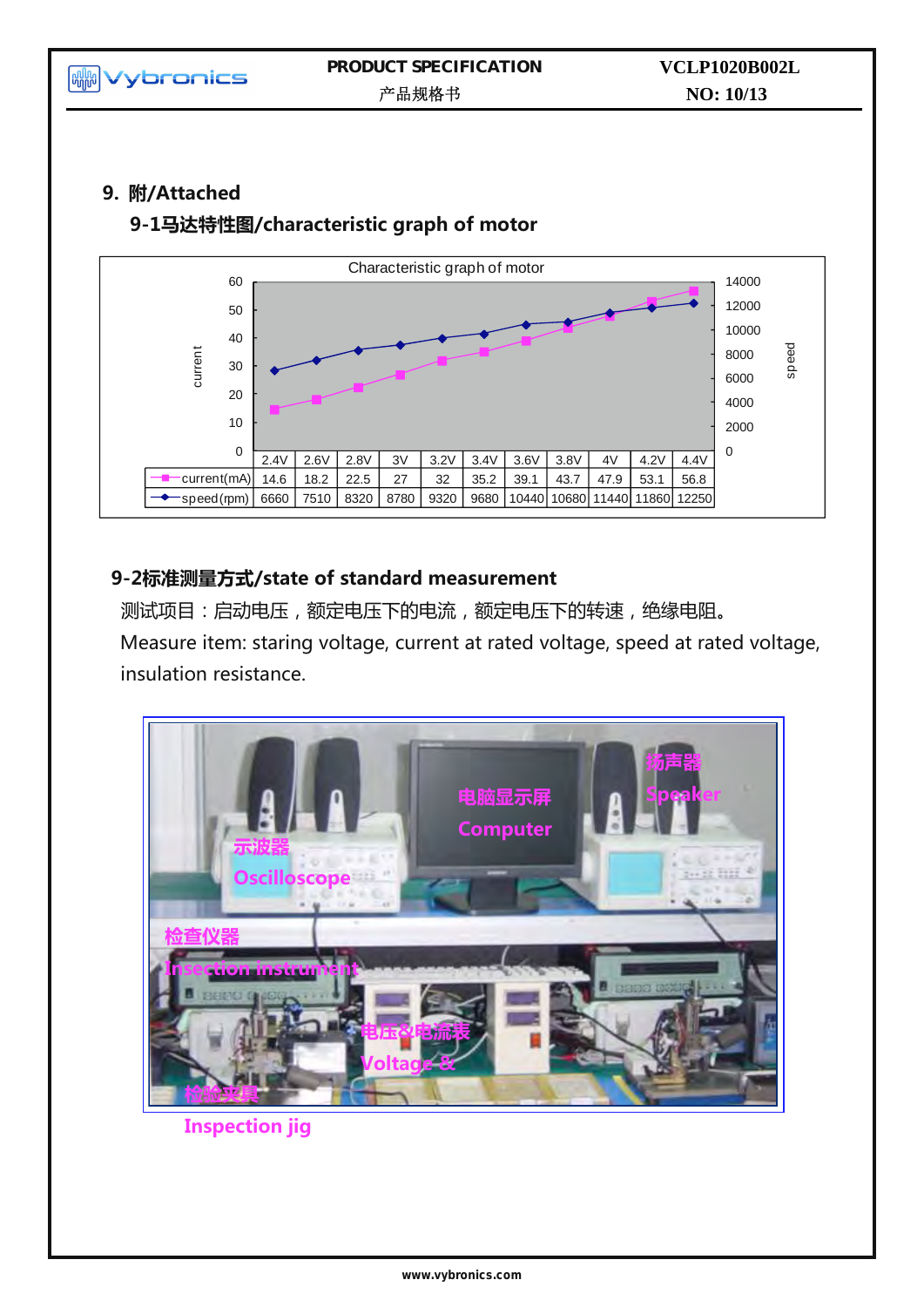

### **10. 外形图/Outside view**





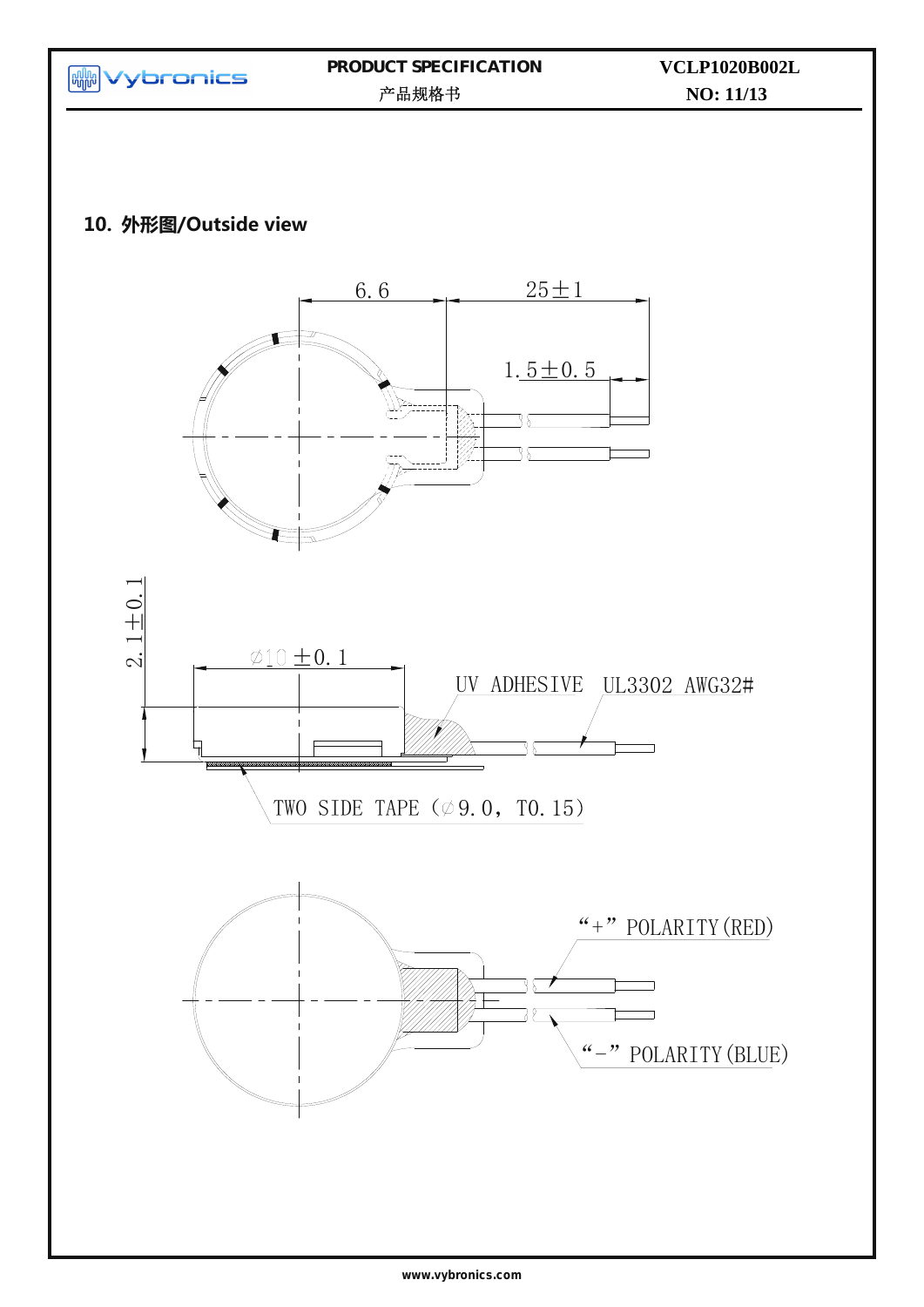

| NO. | 物料名称/Part name    | 材料/Material       |
|-----|-------------------|-------------------|
| 1   | 上机壳 Upper case    | SPC-E             |
| 2   | 滑片 Slide          | PE+ACRYLIC        |
| 3   | 轴承 Bearing        | <b>FCS</b>        |
| 4   | 线圈 Coil           | Copper+PU         |
| 5   | 硬基板 HPCB          | <b>EPOXY</b>      |
| 6   | 振子 Weight         | Tungsten alloy    |
| 7   | 塑料 Resin          | <b>PBT</b>        |
| 8   | 磁钢 Magnet         | <b>NdFeB</b>      |
| 9   | 下机壳 Lower case    | SPC-E             |
| 10  | 软基板 FPCB          | PI+AD+Copper+Glue |
| 11  | 钢轴 Shaft          | DSR7B             |
| 12  | 电刷 Brush          | MX215             |
| 13  | UV 胶水 UV adhesive | Acryloid cement   |
| 14  | 引线 Lead wire      | Cu                |
| 15  | 双面胶 Two Side Tape | cloth+adhesive    |